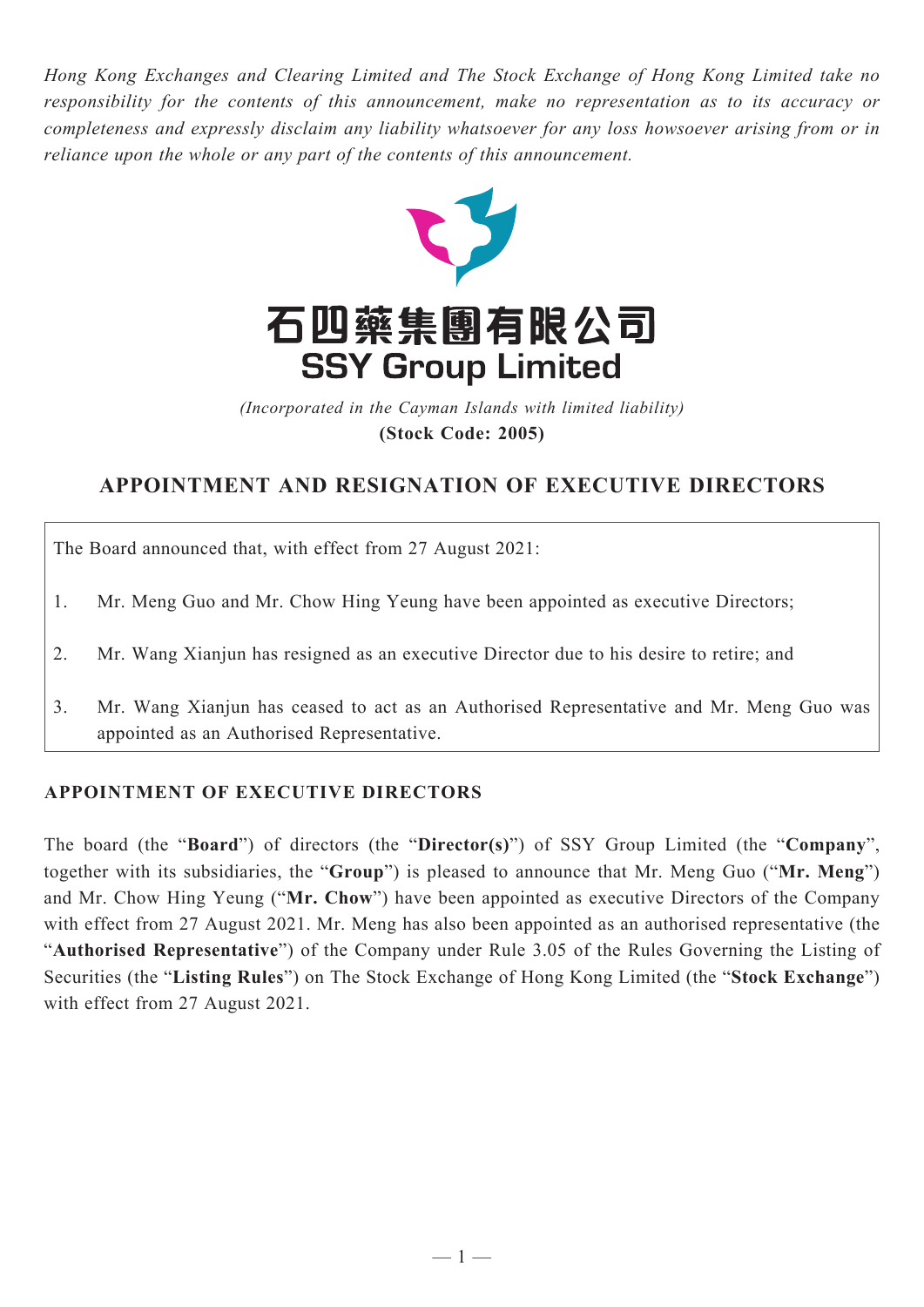The biographical details of Mr. Meng and Mr. Chow are set out as below:

**Mr. Meng Guo**, aged 47, is currently the deputy general manager of the Company, a director of New Orient Investments Pharmaceutical Holding (Hong Kong) Limited and 石家莊四藥有限公司 (Shijiazhuang No. 4 Pharmaceutical Co., Ltd.\*) ("**Shijiazhuang No. 4**") and 河北國龍製藥有限公司 (Hebei Guolong Pharmaceutical Co., Ltd.\*), all being wholly-owned subsidiaries of the Company, and the executive president in charge of finance and information-based operations of Shijiazhuang No. 4. After joining Shijiazhuang No. 4 in year 2001, Mr. Meng held the positions of deputy head and manager of the finance department of Shijiazhuang No. 4, and has over 20 years of experience in corporate finance, tax and information technology management. Mr. Meng has consistently participated in investors' relations duties of the Company throughout his term of service. Mr. Meng holds a Bachelor's degree in Mathematics from Lanzhou University and a Master's degree in Software Engineering from Beijing University of Technology. He also holds the qualification of senior accountant in the People's Republic of China.

**Mr. Chow Hing Yeung**, aged 42, is currently the Chief Financial Officer and Company Secretary of the Company. Mr. Chow obtained a Bachelor's degree of Business Administration from the Chinese University of Hong Kong. Before joining the Company in August 2011, he worked in PricewaterhouseCoopers and financial department of listed companies in Hong Kong, and has around 20 years of experience in audit, accounting and financial management. Mr. Chow has consistently participated in investors' relations duties of the Company throughout his term of service. He is a member of the Hong Kong Institute of Certified Public Accountants.

Each of Mr. Meng and Mr. Chow has entered into a service agreement with the Company in respect of their directorships and their existing positions with the Group for a term of three years, and their appointments as directors are subject to retirement by rotation and re-election at the upcoming annual general meeting of the Company in accordance with the articles of association of the Company. Under their respective service agreements, both Mr. Meng and Mr. Chow will not receive any directors' fee but Mr. Meng will be entitled to a basic salary of HK\$1,000,000 per annum and discretionary bonus and Mr. Chow will be entitled to a basic salary of HK\$1,100,000 per annum and discretionary bonus, in which discretionary bonus are to be determined on the recommendation of the remuneration committee of the Company and with reference to their respective duties and responsibilities within the Group and the prevailing market conditions.

Save as disclosed above, Mr. Meng and Mr. Chow have confirmed that they do not hold (i) any other position with the Company or other members of the Group; (ii) any directorship in any other public companies the securities of which are listed on any securities market in Hong Kong or overseas in the last three years; and (iii) any other major appointments and professional qualifications.

As at the date of this announcement, Mr. Meng and Mr. Chow have interests in share options granted on 12 January 2021 under the share option scheme adopted by the Company on 20 September 2012, which entitles Mr. Meng to subscribe for 20,000,000 ordinary shares and Mr. Chow to subscribe for 2,000,000 ordinary shares in the share capital of the Company, respectively.